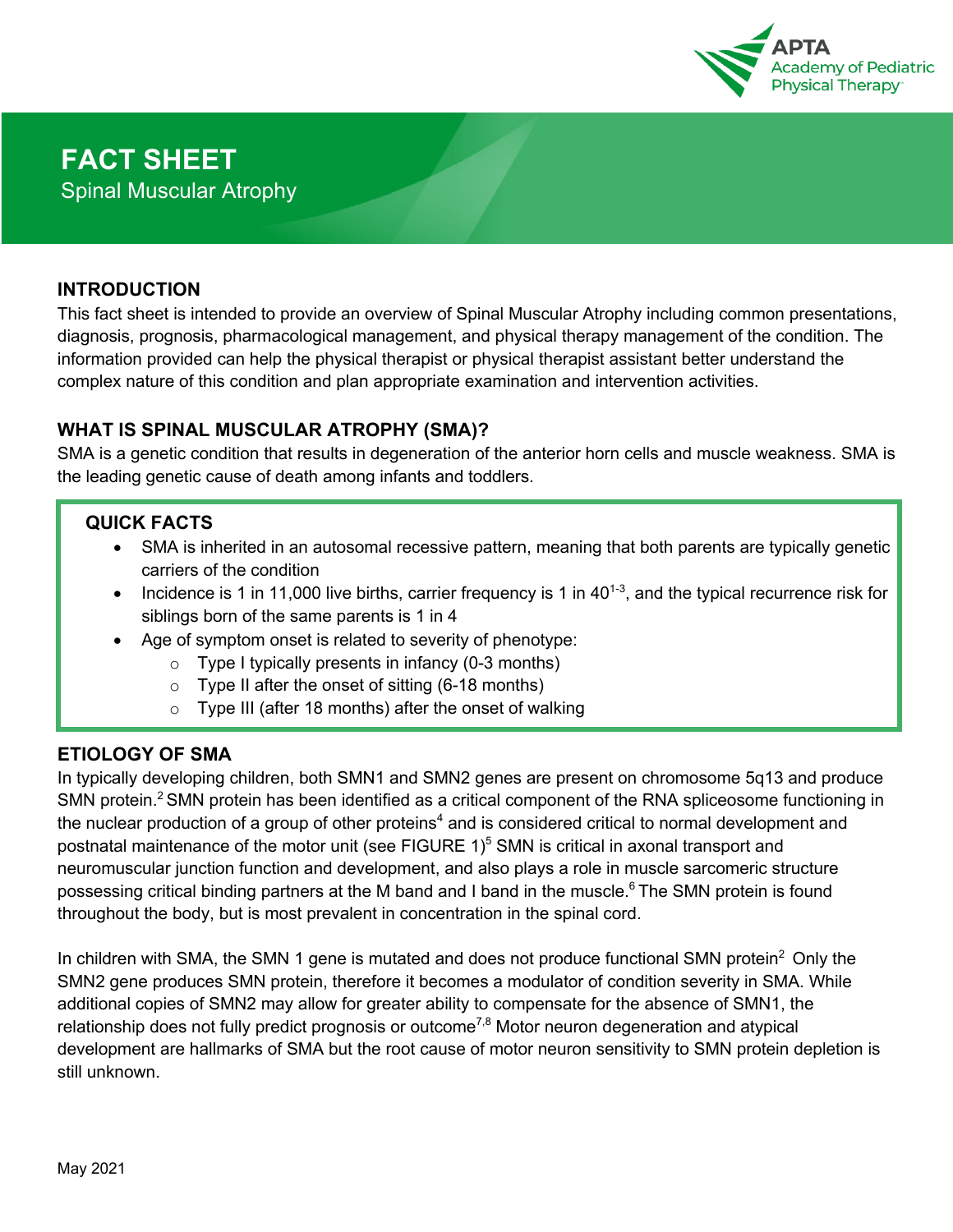## **PRESENTATION OF SMA**

The natural history of SMA includes presentation at any age, with acute onset of motor weakness and loss of function. Since the approval of several SMN modulating therapies, a new natural history has begun to emerge. In some cases, this includes the hallmark characteristic of proximal weakness, while other presentations include subclinical strength limitations and/or development that appears entirely normal. Newborn screening<sup>9</sup> or prenatal genetic testing may allow pre-symptomatic treatment; however, often treatment follows symptomatic presentation. Those with more copies of SMN2 and earlier treatment have better motor outcomes. 10-12

In the untreated natural history, proximal extremity and trunk muscles are most affected, with the diaphragm being relatively spared, even in the most severely affected children. The initial period of acute progressive weakness is followed by a prolonged plateau during which muscle strength and function may be stable. The degree of severity is related to age of onset of weakness, which can range from weakness at birth to adult onset. Minipolymyoclonus, a fine tremor, is often seen in the fingers and fasciculations and tremor are often seen in the tongue. Cognitive function of individuals with SMA is typically unaffected. There is often a striking discrepancy between alertness and cognitive ability and the ability to move in the most severe forms of SMA.<sup>13</sup>

## **FIGURE 1: Survival Motor Neuron (SMN) Protein may be crucial for normal development and postnatal maintenance of the motor unit5**



From: D'Ydewall and Sumner, 2015, Neurotherapeutics©

# **CLASSIFICATION OF SMA**

Traditionally childhood onset forms of SMA are classified as one of 3 types with each defined by the maximum motor skill attained (see FIGURE 2). However, with the advent of SMN modulating therapies, often current motor function ability (non-sitter, sitter, and walker) is used as a classification.<sup>13</sup>

- SMA type I: (Werdnig Hoffman Syndrome, acute SMA, infantile-onset SMA): Most severe type; typically presents prior to 6 months; children typically do not attain the ability to sit without assistance. Most common type of SMA, occurring in up to 60% of SMA births
- SMA type II: (Intermediate SMA, juvenile SMA, chronic SMA) Intermediate form; typically presents between 6 and 18 months of age; children achieve the ability to sit and may stand with support at an early age, but never walk without braces or assistance
- SMA type III: (Kugelberg-Welander Syndrome): Mildest form; typically presents after onset of ambulation and after 18 months of age. Children achieve the ability to walk without bracing or assistance at some point; however, loss of motor function (including ambulation) can occur
- Some also describe a type IV (adult onset) and a type 0 with onset at birth

# **DIAGNOSIS**

### Newborn screening for SMA<sup>14</sup>

• SMA was added to the federal Recommended Uniform Screening Panel (RUSP) for newborn screening in 2018. Screening for SMA is now available on Newborn Screening panels in 36 states, and 74% of infants are screened for the disorder in the United States.<sup>14</sup>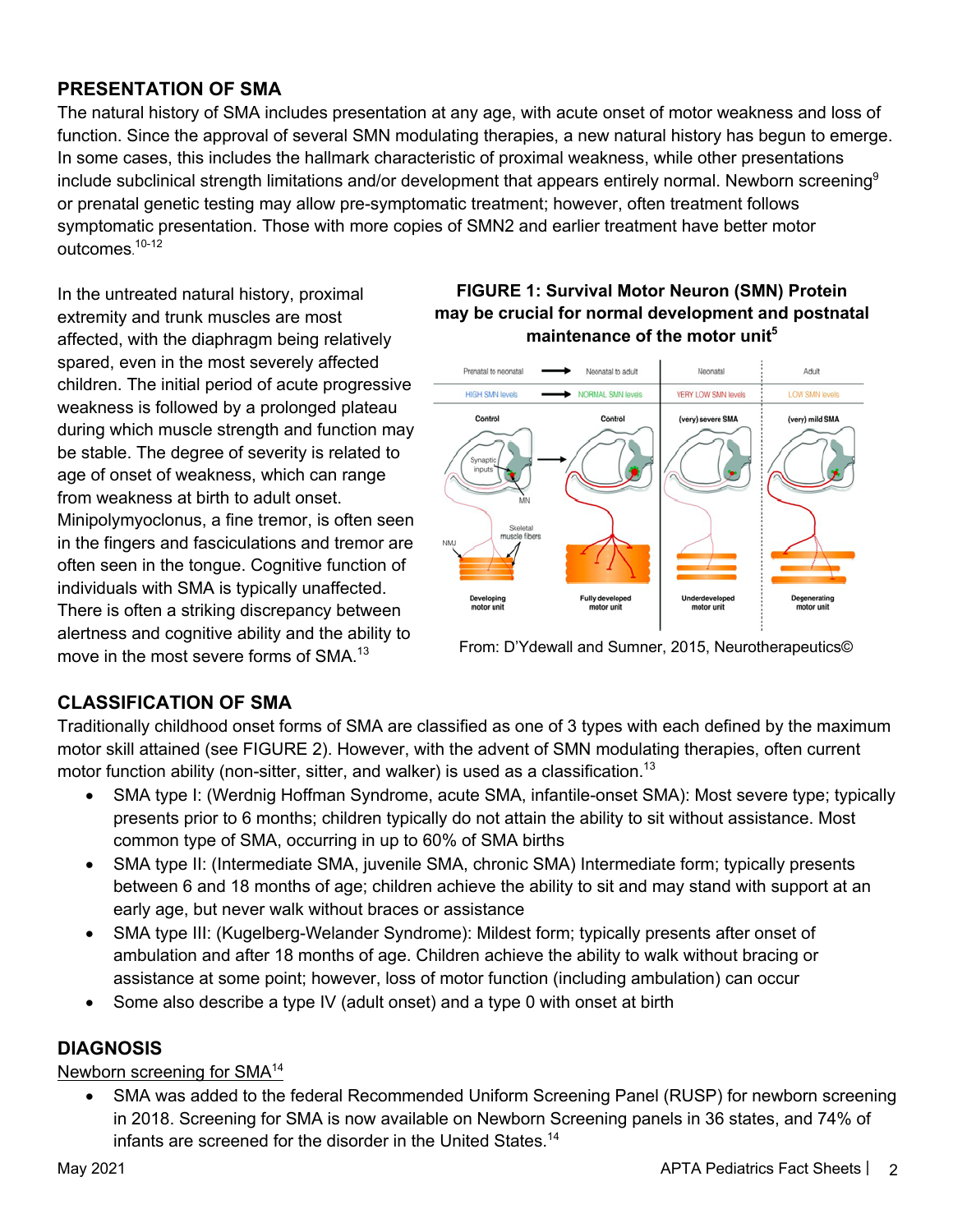• Newborn screening allows for early access to treatments which are known to have a greater effect at younger ages.<sup>15</sup>

Diagnostic testing findings:

- Genetic testing (blood test): Homozygous mutation typically of exon 7 of the survival Motor Neuron 1 (SMN1) gene on chromosome 5q13, 95% sensitivity with the remaining 5% having undetected uncommon mutations identifiable on follow up testing<sup>16</sup>
- EMG: Diminished compound muscle action potential (CMAP), fibrillation potentials, normal nerve conduction velocity (NCV), diminished motor unit number estimation (MUNE), polyphasic potentials
- Muscle ultrasound: fasciculations can be visualized within the muscle $17$
- Muscle biopsy: Grouped atrophy (not required for diagnosis)



**FIGURE 2: Neuromuscular Milestones from Birth to Adult Life in SMA**

# **CHARACTERISTICS OF SMA**

### Motor:

Progressive weakness, leading to:

- A paucity of overall movement in those who are non-sitters (Type I SMA)
- Decreased active movement, with limited antigravity movement in those who are sitters (Type 2 SMA)
- Decreased mobility
- Typical motor development prior to symptom onset followed by motor delay
- Early hypermobility with contracture development later in disease
- Poor head control common in non-sitters and some weaker sitters
- Muscle fatique $2$
- Areflexia or hyporeflexia
- Axillary slip through
- Fasciculation of muscles, most common in tongue
- "Polyminimyoclonus" in the fingers
- Difficulty swallowing and chewing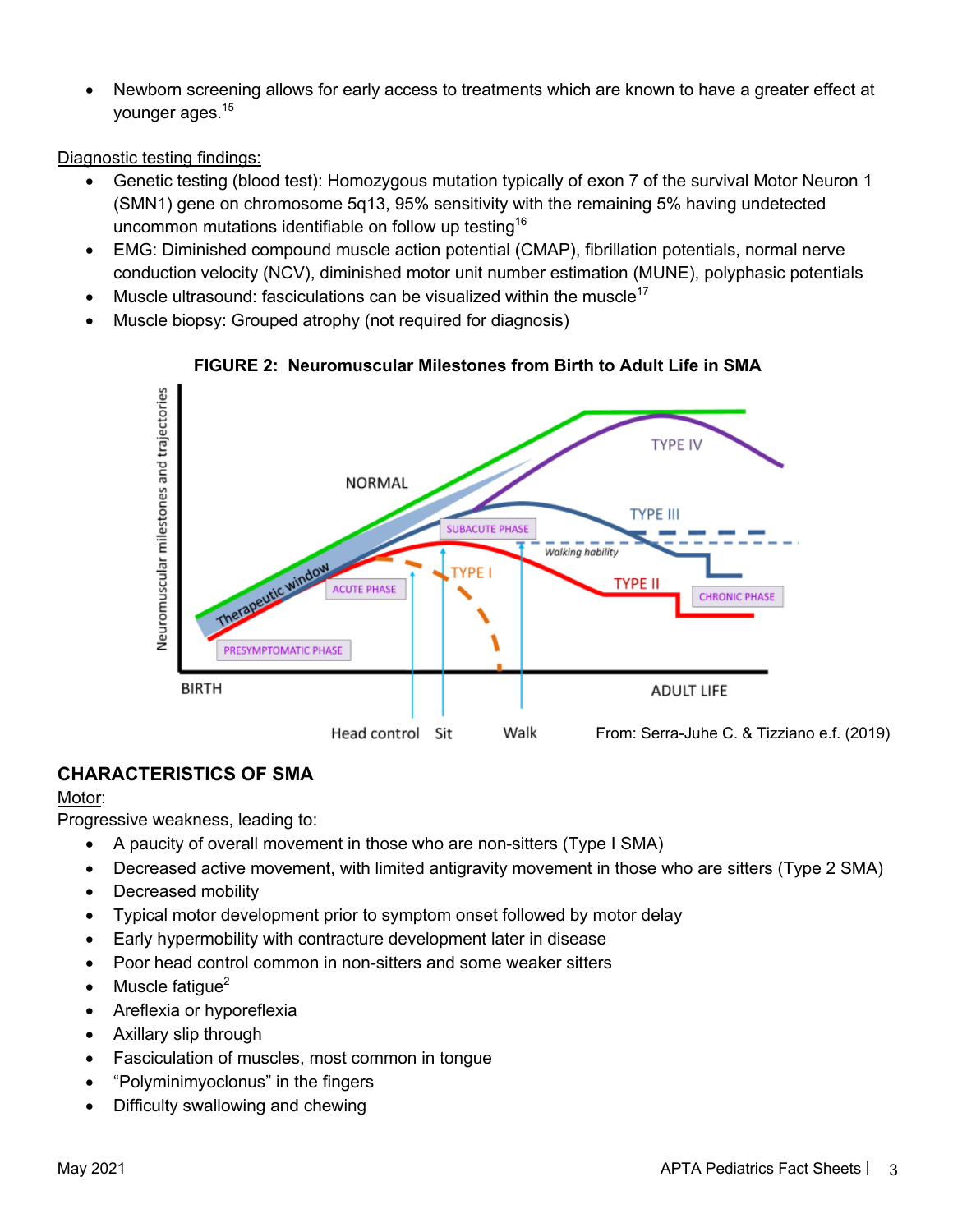Postural compensations:<sup>18</sup>

- Common resting posture: Excessive lower extremity abduction and external rotation with hip and knee flexion, use of 'stacking maneuvers' to maintain head and trunk control, asymmetric weightbearing, upper extremity pronation with ulnar drift
- Kyphotic sitting posture in those who sit, with scoliosis over time
- Gower's maneuver in children with Type III SMA who transition from the floor to standing

*For a more detailed list of biomechanical and compensatory behaviors please see the Best Practices Toolkit for PTs and Clinical Evaluators in SMA*

Cardiorespiratory:

- Restrictive lung disease and respiratory insufficiency which presents initially as nocturnal hypoventilation
- Increased risk for cardiac involvement and in the most severe cases congenital heart disease

Cognitive and sensory:

• Cognitive and sensory systems are typically intact,<sup>5</sup> though more recently it has become apparent that cognitive delay may be a characteristic of some individuals with SMA type I. 19

At risk for:

- Contractures, osteopenia, scoliosis, kyphosis, hip dislocation, falls and fractures
- Issues with nutrition and weight management

### **PROGNOSIS**

Survival is dependent on severity, age of presentation, management using standard care guidelines, and treatment with disease modifying therapy<sup>13</sup>

SMA type I (non-sitters):

- Survival is typically limited to 18 months with rare exceptions without SMN modulating therapies
- With mechanical ventilation (BiPAP, tracheostomy) and gastrostomy feeding this can be extended<sup>20</sup>

SMA type II (sitters):

• Variable survival without disease modifying therapy. This is dependent on respiratory compromise and support provided

SMA type III (standers/walkers):

• Typical life expectancy

## **CHANGING PHENOTYPES WITH PHARMACOTHERAPEUTICS**

Decision-making about which SMN modulating therapy is indicated takes place as a part of family-centered specialized care between the child, their caregivers, and the medical team. As of 2020 there are 3 SMN modulating therapy options with FDA approval for SMA (see FIGURE 3).

- Spinraza (Nusinersen) approved for all types of 5q SMA; intrathecal administration three times per year after initial loading doses
- Zolgensma (AVXS101) approved for patients <2 years of age with 5q SMA; one time IV infusion
- Evrysdi (Risdiplam) approved for patients 2 months and older with 5q SMA; daily oral administration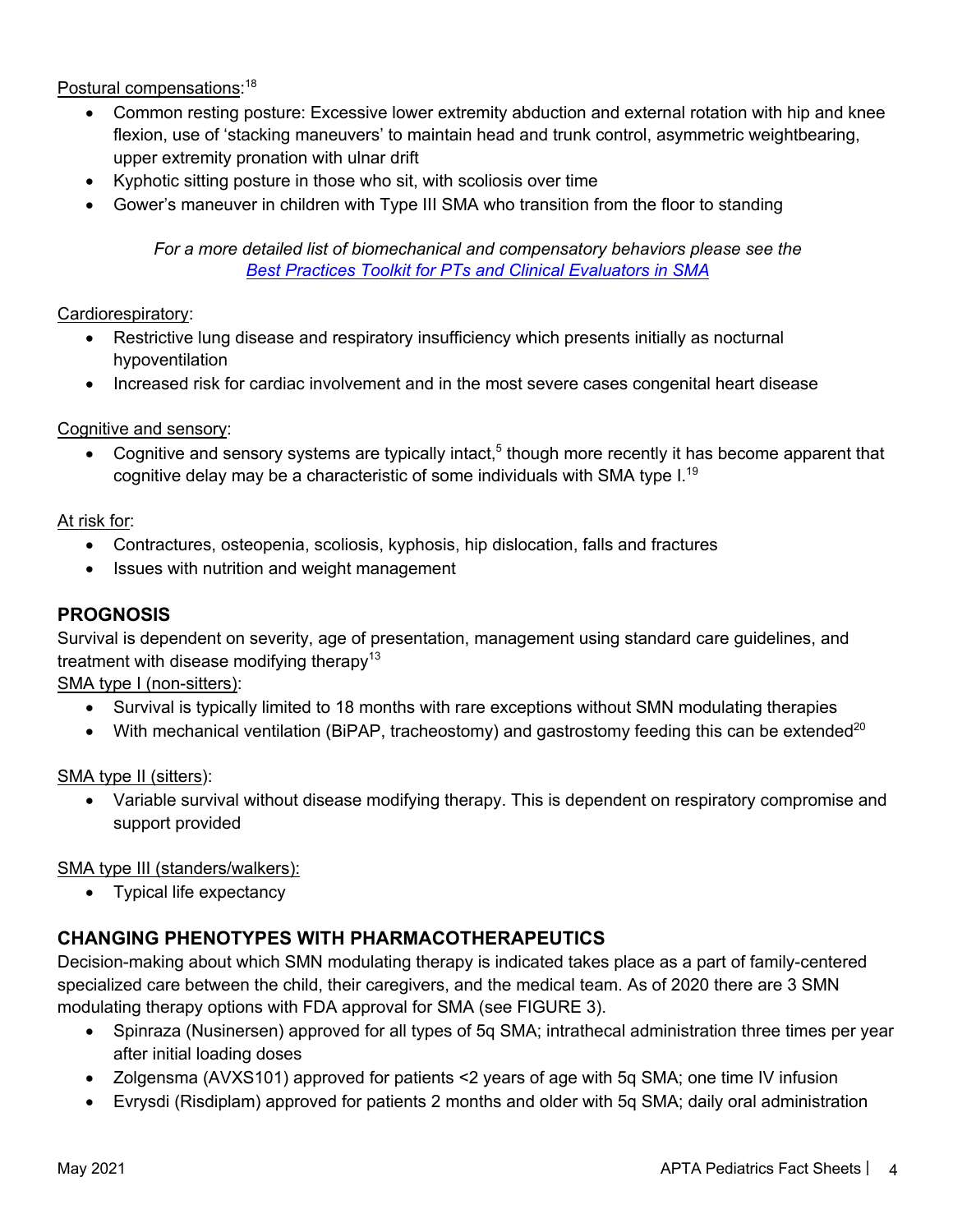### **FIGURE 3: FDA Approval Timeline of SMN Modulating Therapies**



### **TESTS AND MEASURES**

Consideration of an individual and family's goals, concerns, and needs, as well as SMA type and current functional level (non-sitter, sitter walker) should guide the selection of outcome measures for those with SMA across the various levels of the ICF (see FIGURE 4).<sup>18,21</sup>

#### Tests of body functions and structure:

- Manual Muscle Test
- **Myometry**

Tests of activity and participation:<sup>18,22</sup>

- Hammersmith Functional Motor Scale-Expanded (HFMSE)
- Modified Hammersmith Functional Motor Scale (HFMS)
- Revised Hammersmith Scale (RHS)
- The CHOP Infant Test of Neuromuscular Disorders (CHOP-Intend)
- The Test of Infant Motor Performance Screening Items (TIMPSI)
- Hammersmith Infant Neurologic Examination (HINE) Motor Section 2
- Revised Upper Limb Module (RULM)
- Timed tests of function (TFT) (time to walk/run 10m, time to rise to standing from supine on the floor, time to climb 4 steps)
- **Activlim**
- Adult Test of Neuromuscular Disorders (ATEND)
- **Goniometry**
- Pulmonary function tests
- Egen Klassification-2
- Motor-Function Measure (MFM)
- The 6-minute-walk test (6MWT)
- PedsQL©/PedsQL Neuromuscular Module©
- Assessment of Caregiver Experience with Neuromuscular Disease (ACEND)
- Pediatric Inventory of Disability Evaluation (PEDI/PEDI-CAT)
- Fatigue Severity Scale (FSS)
- Modified SMA-Functional Rating Scale (Modified SMA-FRS)
- Children's Assessment of Participation and Enjoyment and Preferences for Activities  $(CAPE-PAC)^{23}$
- Bayley Scales of Infant Motor Development (III)  $^{\circ}$ /Bayley-4 $^{\circ}$
- Peabody Motor Scales-2<sup>©</sup>

#### **FIGURE 4: Most Commonly Used Outcomes by SMA Functional Level/Phenotype**

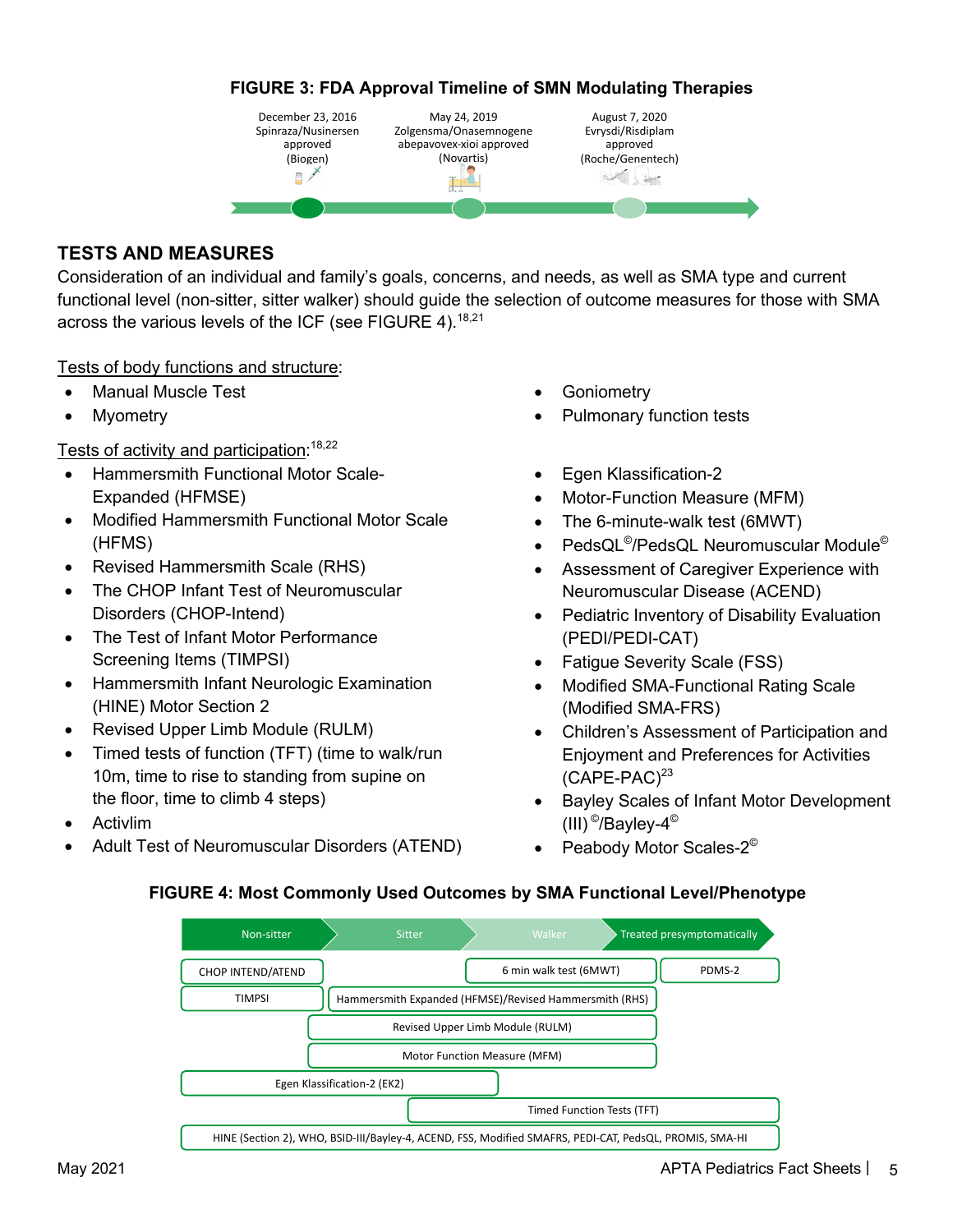# **PHYSICAL THERAPY INTERVENTIONS**<sup>24</sup>

- Recommended intervention plans should follow SMA standard of care guidelines for stretching, strengthening, aerobic exercise, standing, bracing, and balance $21,20$
- Maintain flexibility through range of motion/stretching, positioning, bracing, splinting, standing<sup>25</sup> programs, and serial casting<sup>21</sup>
- Maintain strength and conserve energy through exercise and activity (this includes play, aquatics, hippotherapy, and developmental exercises)<sup>26-32</sup>
- Foster good posture, with appropriate seating to optimize alignment $33$
- Promotion of weight-bearing to promote bone health<sup>13,21</sup>
- Foster and maintain movement and mobility to allow for independence, and environmental exploration at younger ages as well as to foster overall health and wellness and participation in activity, adapted sports, and recreation at all ages
- Educate patient and caregivers on the role of assistive technology to maximize activity and participation including:
	- $\circ$  Manual or power wheelchairs or scooters as early as 12 months to 2 years<sup>34</sup>
	- $\circ$  Standers or long leg braces to initiate standing for patients with SMA who cannot stand on their  $own<sup>25</sup>$
	- o Adapted computer access or switch toys as appropriate
	- $\circ$  Equipment for ADLs, including: environmental adaptations, bath equipment and mechanical lifts
- Educate patient and caregivers regarding handling, positioning, optimizing potential and safety and preparing for changes during growth

# **REFERENCES**

- 1. Kolb SJ, Kissel JT. Spinal Muscular Atrophy. *Neurologic clinics.* 2015;33(4):831-846.
- 2. Lefebvre S, Burglen L, Reboullet S, et al. Identification and characterization of a spinal muscular atrophy-determining gene. *Cell.* 1995;80(1):155-165.
- 3. Sugarman EA, Nagan N, Zhu H, et al. Pan-ethnic carrier screening and prenatal diagnosis for spinal muscular atrophy: clinical laboratory analysis of >72,400 specimens. *Eur J Hum Genet.* 2012;20(1):27- 32.
- 4. Gabanella F, Butchbach ME, Saieva L, Carissimi C, Burghes AH, Pellizzoni L. Ribonucleoprotein assembly defects correlate with spinal muscular atrophy severity and preferentially affect a subset of spliceosomal snRNPs. *PLoS ONE.* 2007;2(9):e921.
- 5. d'Ydewalle C, Sumner CJ. Spinal Muscular Atrophy Therapeutics: Where do we Stand? *Neurotherapeutics.* 2015;12(2):303-316.
- 6. Berciano MT, Castillo-Iglesias MS, Val-Bernal JF, et al. Mislocalization of SMN from the I-band and Mband in human skeletal myofibers in spinal muscular atrophy associates with primary structural alterations of the sarcomere. *Cell Tissue Res.* 2020;381(3):461-478.
- 7. Lefebvre S, Burlet P, Liu Q, et al. Correlation between severity and SMN protein level in spinal muscular atrophy. *Nat Genet.* 1997;16(3):265-269.
- 8. Calucho M, Bernal S, Alias L, et al. Correlation between SMA type and SMN2 copy number revisited: An analysis of 625 unrelated Spanish patients and a compilation of 2834 reported cases. *Neuromuscul Disord.* 2018;28(3):208-215.
- 9. Kellar-Guenther Y, McKasson S, Hale K, Singh S, Sontag MK, Ojodu J. Implementing Statewide Newborn Screening for New Disorders: U.S. Program Experiences. *Int J Neonatal Screen.*  2020;6(2):35.
- 10. Finkel RS, Mercuri E, Darras BT, et al. Nusinersen versus Sham Control in Infantile-Onset Spinal Muscular Atrophy. *N Engl J Med.* 2017;377(18):1723-1732.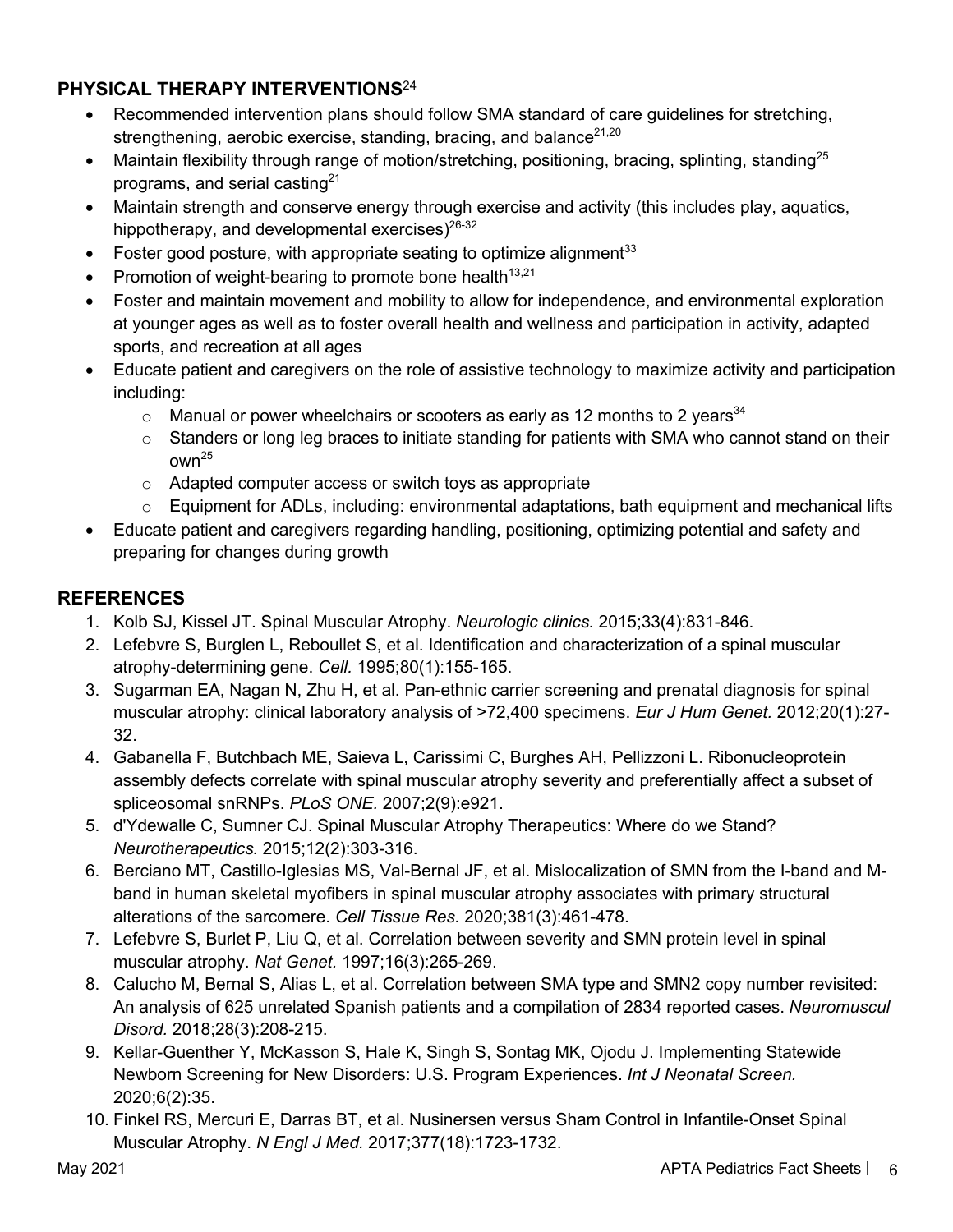- 11. Baranello G, Darras BT, Day JW, et al. Risdiplam in Type 1 Spinal Muscular Atrophy. *N Engl J Med.*  2021;384(10):915-923.
- 12. Mendell JR, Al-Zaidy S, Shell R, et al. Single-Dose Gene-Replacement Therapy for Spinal Muscular Atrophy. *N Engl J Med.* 2017;377(18):1713-1722.
- 13. Finkel RS, Mercuri E, Meyer OH, et al. Diagnosis and management of spinal muscular atrophy: Part 2: Pulmonary and acute care; medications, supplements and immunizations; other organ systems; and ethics. *Neuromuscul Disord.* 2018;28(3):197-207.
- 14. Newborn Screening for SMA. 2021. Retrieved from: https://www.curesma.org/newborn-screening-forsma/. Accessed May 8, 2021.
- 15. Dangouloff T, Servais L. Clinical Evidence Supporting Early Treatment Of Patients With Spinal Muscular Atrophy: Current Perspectives. *Ther Clin Risk Manag.* 2019;15:1153-1161.
- 16. Prior TW, Bayrak-Toydemir P, Lynnes TC, et al. Characterization of Reference Materials for Spinal Muscular Atrophy Genetic Testing: A Genetic Testing Reference Materials Coordination Program Collaborative Project. *J Mol Diagn.* 2021;23(1):103-110.
- 17. Mah JK, van Alfen N. Neuromuscular Ultrasound: Clinical Applications and Diagnostic Values. *Can J Neurol Sci.* 2018;45(6):605-619.
- 18. Krosschell KJ, Dunaway Young S, Cruz R, A. M, Curry M, Peterson I. Best Practices for Physical Therapists and clinical Evaluators in Spinal Muscular Atrophy (SMA): Recommendations to Support the effective Conduct of Clinical Trials in SMA. 2019. Retrieved from: https://www.curesma.org/wpcontent/uploads/2019/11/Cure-SMA-Best-Practices-for-PTs-and-CE-in-SMA-Clinical-Trials-Nov-2019.pdf. Accessed June 29, 2020.
- 19. Polido GJ, de Miranda MMV, Carvas N, et al. Cognitive performance of children with spinal muscular atrophy: A systematic review. *Dement Neuropsychol.* 2019;13(4):436-443.
- 20. Trenkle J, Brugman J, Peterson A, Roback K, Krosschell KJ. Filling the gaps in knowledge translation: Physical therapy recommendations for individuals with spinal muscular atrophy compared to standard of care guidelines. *Neuromuscul Disord.* 2021;10.1016/j.nmd.2021.02.011.
- 21. Mercuri E, Finkel RS, Muntoni F, et al. Diagnosis and management of spinal muscular atrophy: Part 1: Recommendations for diagnosis, rehabilitation, orthopedic and nutritional care. *Neuromuscul Disord.*  2018;28(2):103-115.
- 22. Mercuri E, Mazzone E, Montes J, Messina S, Schroth MK. Spinal Muscular Atrophy Motor Functional Scales and Measures of Pulmonary Function. In: Sumner CJ, Paushkin S, Ko C-P, eds. *Spinal Muscular Atrophy*: Academic Press; 2017:371-382.
- 23. King G, Law M, King S, et al. Children's Assessment of Participation and Enjoyment (CAPE) and Preferences for Activities of Children (PAC). San Antonio, TX: Harcourt Assessment Inc; 2004.
- 24. Mercuri E, Finkel RS, Muntoni F, et al. Diagnosis and management of spinal muscular atrophy: Part 1: Recommendations for diagnosis, rehabilitation, orthopedic and nutritional care. *Neuromuscul Disord.*  2017;10.1016/j.nmd.2017.11.005.
- 25. Townsend EL, Simeone SD, Krosschell KJ, Zhang RZ, Swoboda KJ, Project Cure SMAIsN. Stander Use in Spinal Muscular Atrophy: Results From a Large Natural History Database. *Pediatr Phys Ther.*  2020;32(3):235-241.
- 26. Cunha MC, Oliveira AS, Labronici RH, Gabbai AA. Spinal muscular atrophy type II (intermediary) and III (Kugelberg-Welander). Evolution of 50 patients with physiotherapy and hydrotherapy in a swimming pool. *Arq Neuropsiquiatr.* 1996;54(3):402-406.
- 27. Lemke D, Rothwell E, Newcomb TM, Swoboda KJ. Perceptions of equine-assisted activities and therapies by parents and children with spinal muscular atrophy. *Pediatr Phys Ther.* 2014;26(2):237- 244.